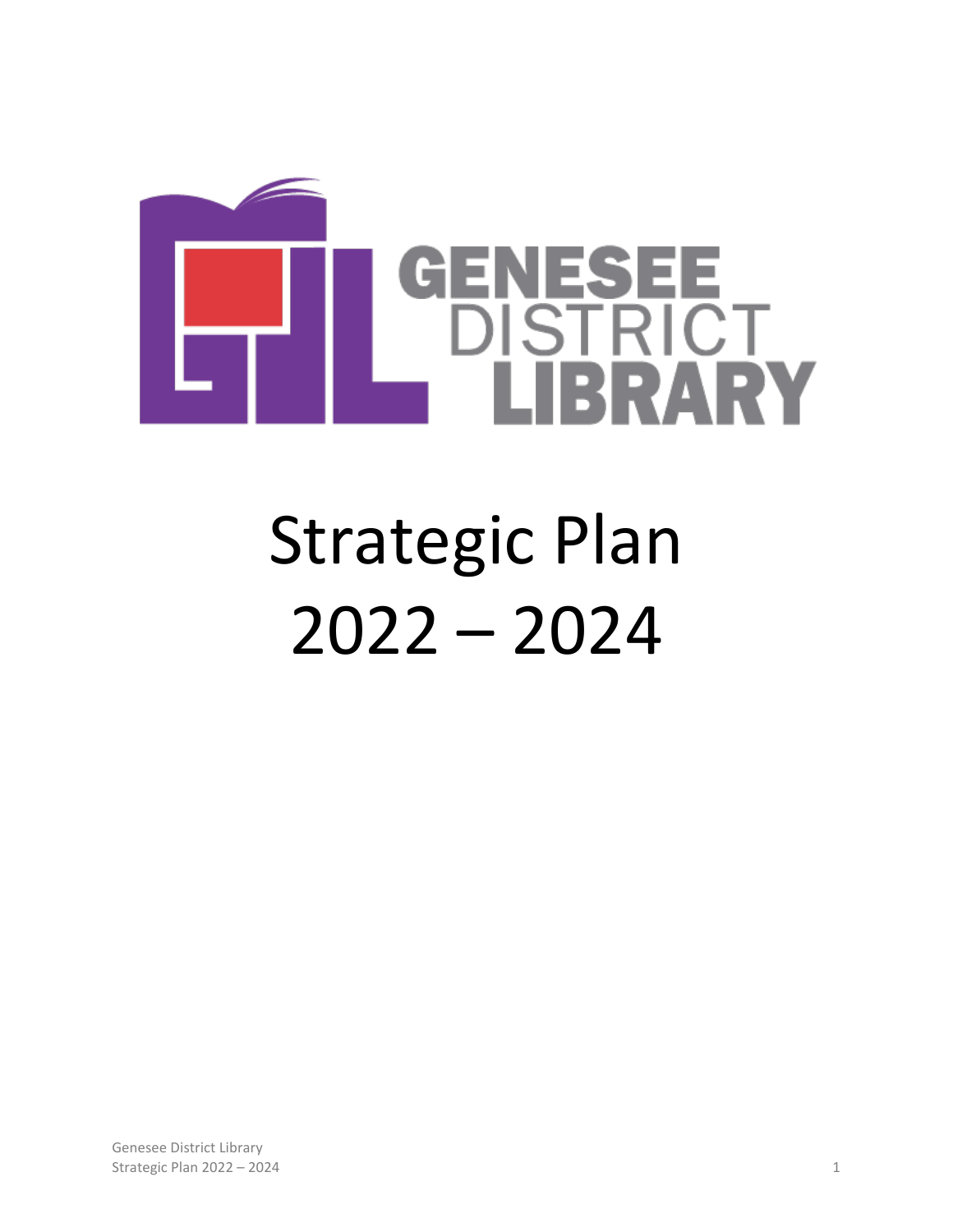# INTRODUCTION & CONTEXT

The Genesee District Library (GDL) is a 19-branch district library system formed in 1980 under the District Libraries Establishment Act 1989 PA 24 (MCL 937.171). GDL serves the residents of Genesee County, Michigan. Our legal service area covers all communities within the county with the exception of the City of Flint, which is served by the Flint Public Library. Besides traditional library services, GDL has a full range of digital services, technology equipment, and programs for all ages.

Over one million visits are made annually to the GDL for books, movies, music, technology and programs. Residents within the service area also have online access to books and music.

In September 2021, the GDL engaged [Fast Forward Libraries](https://fastforwardlibraries.com/) to facilitate a strategic planning process that included reviewing data from a series of surveys and holding a series of staff and administrative team roundtable discussions. The surveys, conducted via Survey Monkey, included questions about services, programs, and spaces respondents wanted from the Library in the future. A total of 412 patrons, staff, and partners completed the survey. The data from all three surveys was combined into a Learning Report to analyze both quantitative and qualitative data. The Learning Report is included in Appendix 1.

After the staff and administrative teams met, key themes that emerged were structured into a strategic plan to guide the Library over the next three years. The draft plan was reviewed by the Policy Committee in November 2021 and February 2022, and the Board approved the plan in May 2022, staff members will turn their attention to implementing the plan and tracking progress towards meeting plan goals and objectives.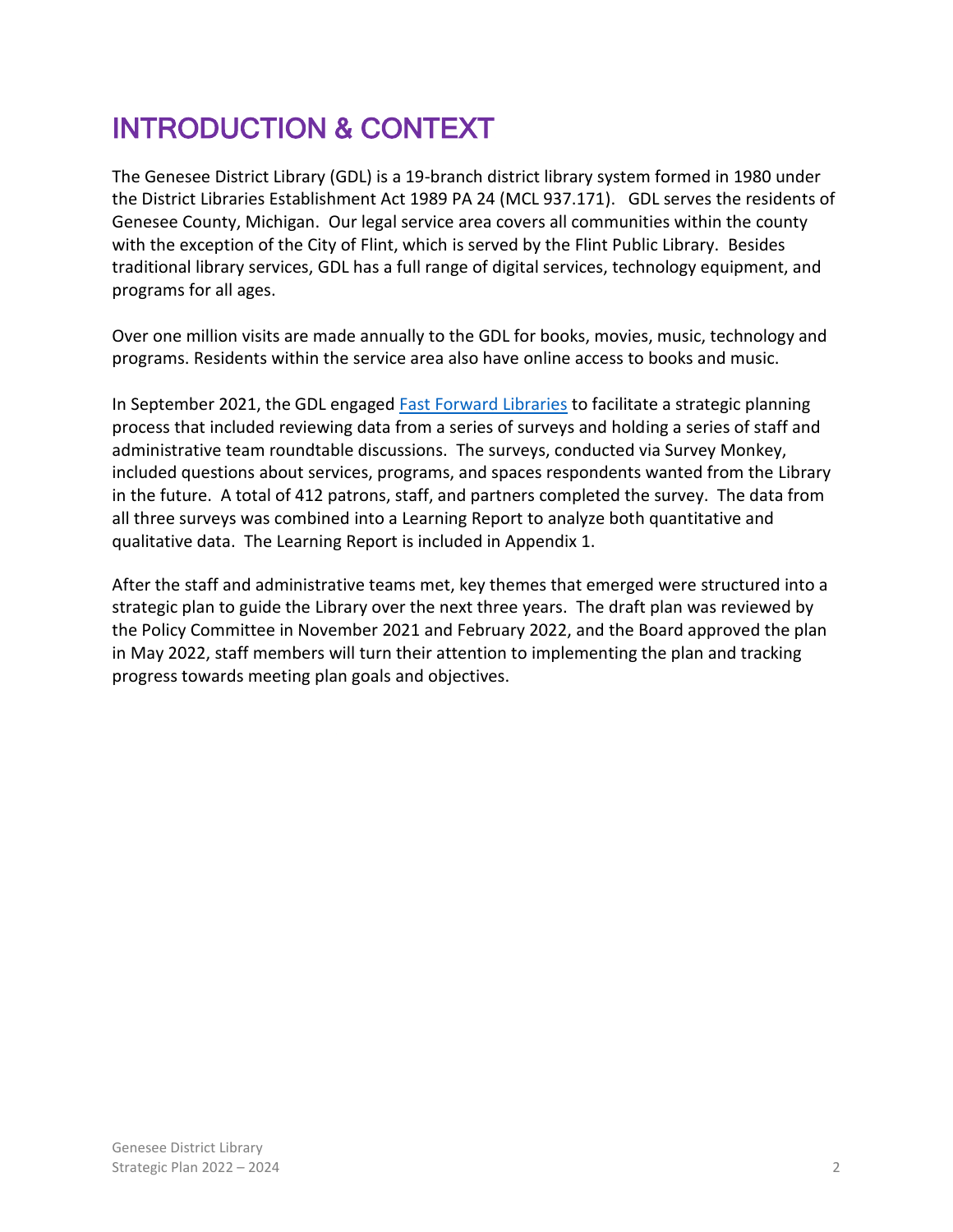## OUR STRATEGIC PLAN

## **VISION**

#### *To be a community destination for traditional and modern resources, which empower and enrich the communities we serve*.

The vision statement articulates the aspiration we hope to achieve in our community and guides our operational decisions. We want to evolve the perception in the community that GDL is "just about books" – it's so much more than that! The resources we provide empower and enrich the community and continue to change so we can respond to community needs.

## **MISSION**

#### *We will provide our local communities with access to informative, entertaining, educational, and culturally enriching resources, while maintaining a high standard of fiscal responsibility.*

The mission statement articulates how we will carry out our work in order to achieve our aspirational vision. The mission communicates to our community what they can expect from their Library and guides staff work on a daily basis. Key to carrying out the mission is providing access to resources and fiscal responsibility.

## GOALS AND OBJECTIVES

This plan is divided into four goals with corresponding objectives. The four goals are:

## Lifelong Literacy | Meaningful Partnerships

## Diversity, Equity, and Inclusion | Build Capacity

During the staff and administrative team roundtable discussions, the discussion focused on the key ways GDL should move forward to support lifelong learning, expand community partnerships, increase attention to diversity of library resources and services, and create an inclusive and productive staff culture. We want to engage with the community through increased community partnerships, and we will work with underserved populations to better design collections and programs that reflect their needs. Staff and board processes and learning will be prioritized to increase organizational capacity, and we will continue to refine and enhance our traditional literacy services as well as expand technology resources for the community.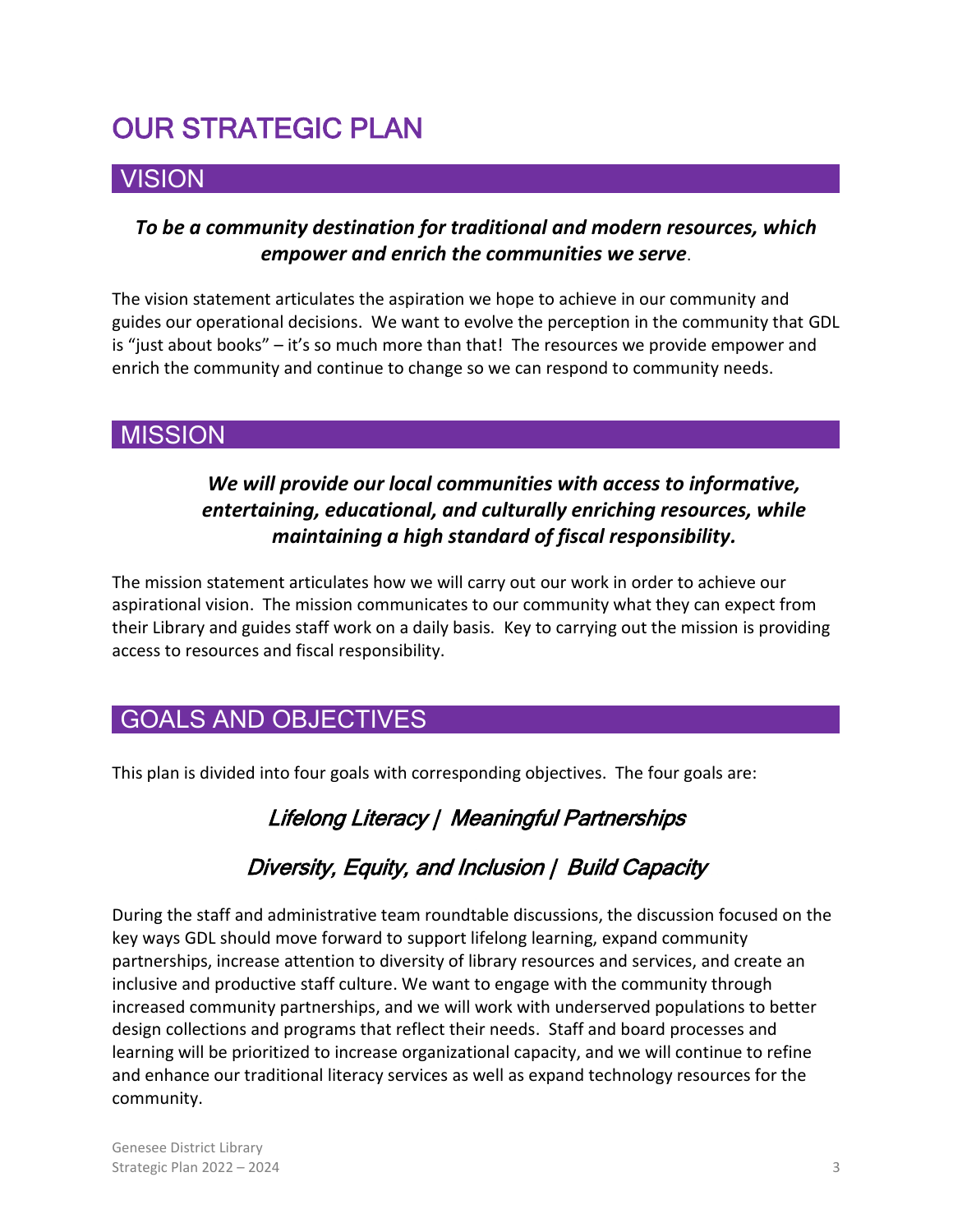# GOAL 1: LIFELONG LITERACY

#### *Connect people with literacy tools that create opportunities for community members to learn and grow.*

Libraries are synonymous with literacy and lifelong learning. Even as our methods for accessing content grow and change, traditional literacy programs and skills are incredibly valuable to our community. We will increase our focus on various forms of digital literacy skills while maintaining traditional programs around early literacy that support families and young children.

#### **OBJECTIVES:**

- **1.1** Focus on early literacy programs and skills to provide a solid foundation for formal education and build a lifelong connection to reading and the Library. **1**
- **1.2** Focus on technology literacy skills to ensure people have access to tools and support needed to be a global citizen.
- **1.3** Focus on life skills literacy to help community members successfully navigate the complexity of our world.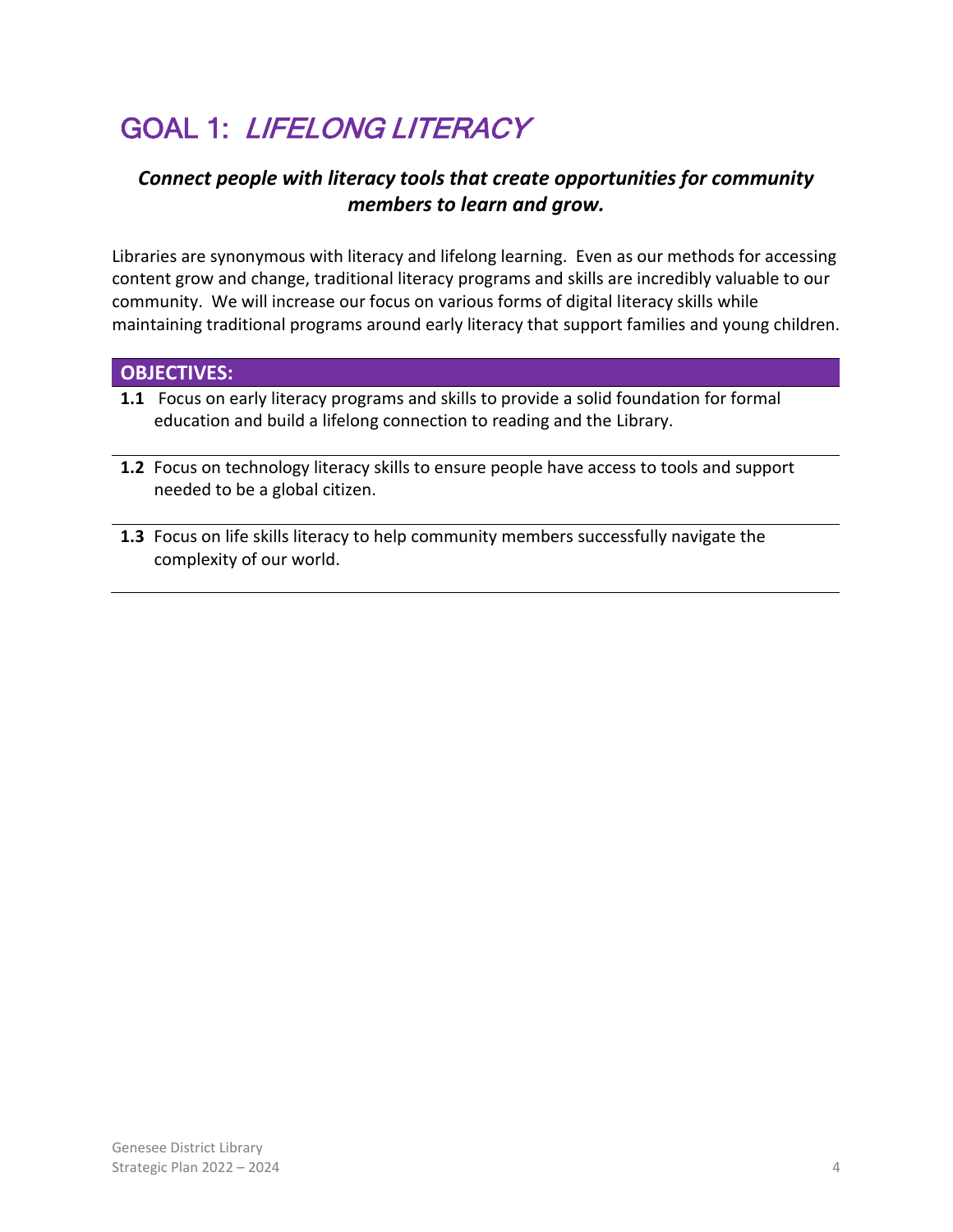# GOAL 2: MEANINGFUL PARTNERSHIPS

#### *Extend the Library's reach through meaningful and intentional collaborations.*

Outreach to our community beyond the library building is a critical part of raising awareness with unserved and underserved community members as well as serving existing patrons in new ways. Expanding partnerships with community organizations will help us better serve a variety of populations in our community while increasing the Library's relevancy and improving public knowledge of our services.

#### **OBJECTIVES:**

**2.1** Each branch completes an inventory and assessment of current partners.

**2.2** Create partner collaboration plans.

**2.3** Develop a District-level plan to implement the partner collaboration plans.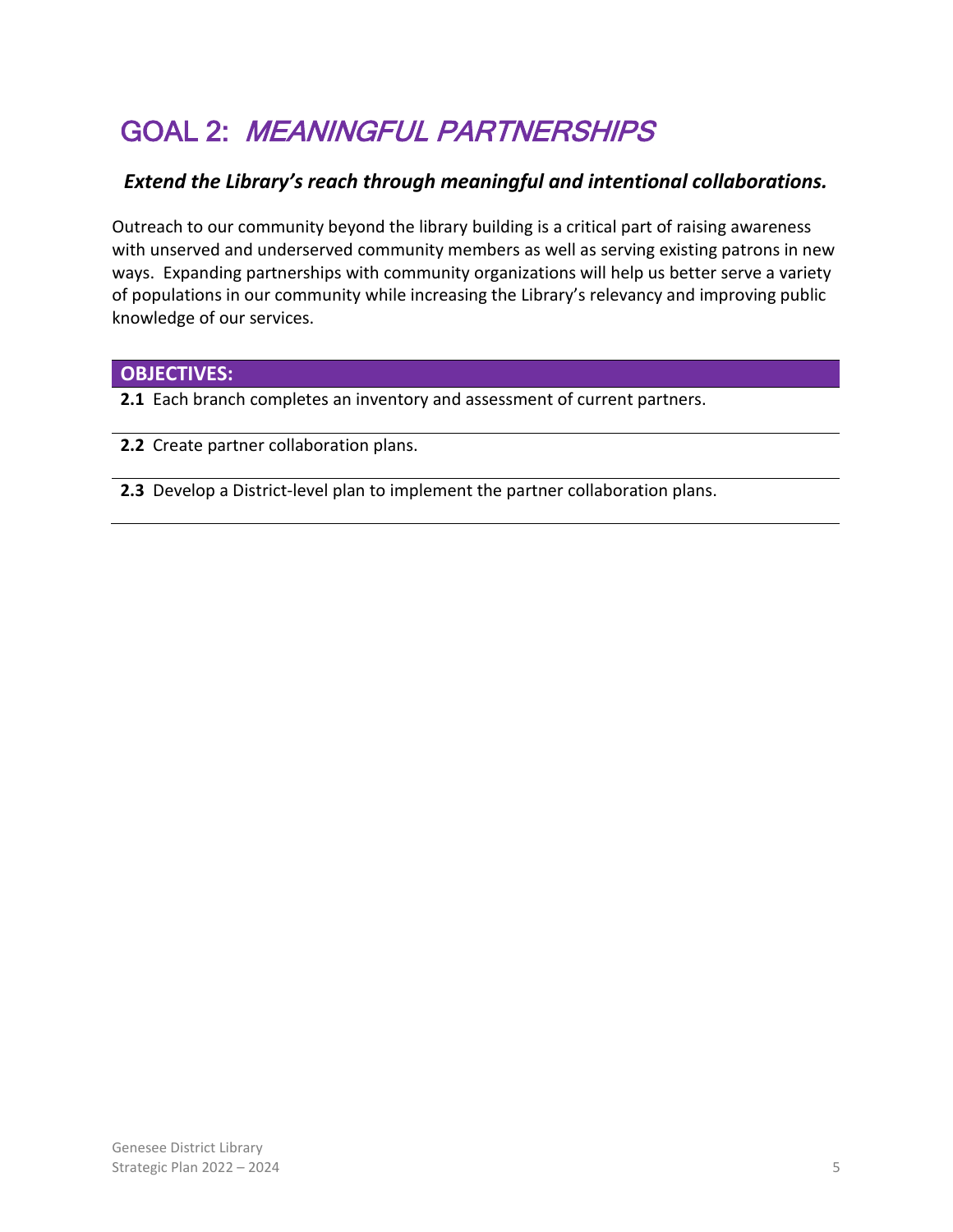# GOAL 3: DIVERSITY, EQUITY, & INCLUSION

#### *Proactively ensure all library services, collections, and programs consider and respond to the needs and aspirations of the greatest possible diversity of community members.*

Diversity, equity, and inclusion are central to everything GDL does and are values that guide our decision-making. The Library helps people develop, supports social progress, and is key for promoting intellectual freedom, democracy, and self-government. Improving the community's understanding of the Library's services, collections, and programs, and our commitment to weaving diversity, equity, and inclusion into our work, is key to carrying out our mission. We aim to increase awareness of the Library's overall value by engaging more intentionally with populations we have not previously reached, promoting the right of everyone to use the Library for free expression and free access. Seeking and utilizing feedback from these community members will aid us in better serving them through more inclusive collections and programs.

#### **OBJECTIVES:**

- **3.1** Develop a District diversity, equity, and inclusion statement.
- **3.2** Design a process for community-initiated programs and feedback loops.
- **3.3** Re-establish and expand Diversity Task Force (staff and community members) to receive feedback about collections, programs, and services.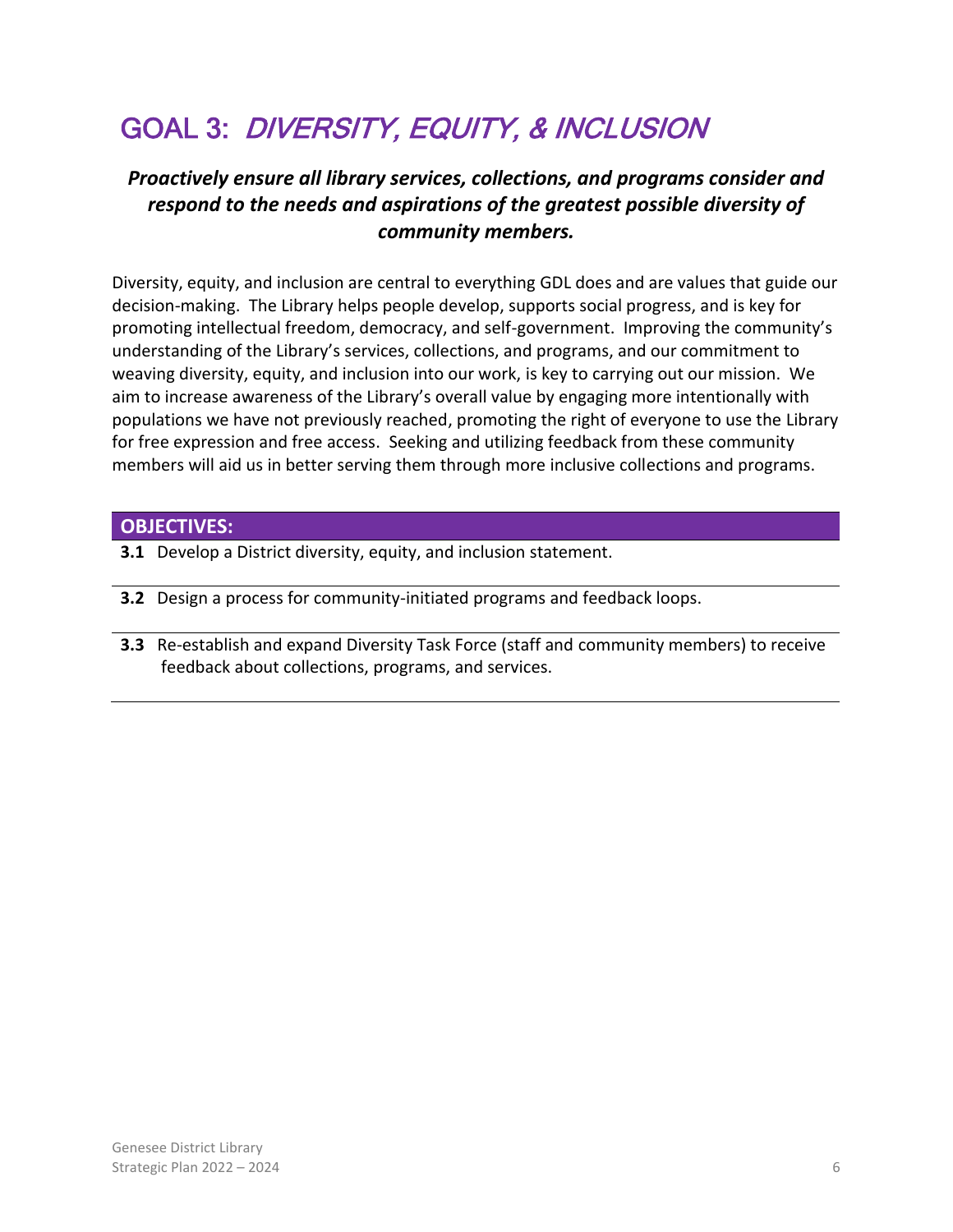# GOAL 4: BUILD CAPACITY

## *Cultivate a culture that supports innovation, creativity, maximizing resources, and job satisfaction.*

The Library staff are integral to our success. We seek to support a culture of inclusivity and transparency that positively impacts our daily interactions with patrons and community partners. We will cultivate staff feedback and design new team processes with the objectives of improving problem-solving and guiding efforts around training and teamwork. Learning opportunities for trustees will also be cultivated to improve Board engagement and understanding of Library needs.

#### **OBJECTIVES:**

**4.1** Create a Library culture statement to guide recruitment, training, and a team spirit.

- **4.2** Enhance Board orientation process and learning opportunities to maximize member knowledge and engagement.
- **4.3** Develop a tool for peer-sharing about procedure best practices and problem solving.